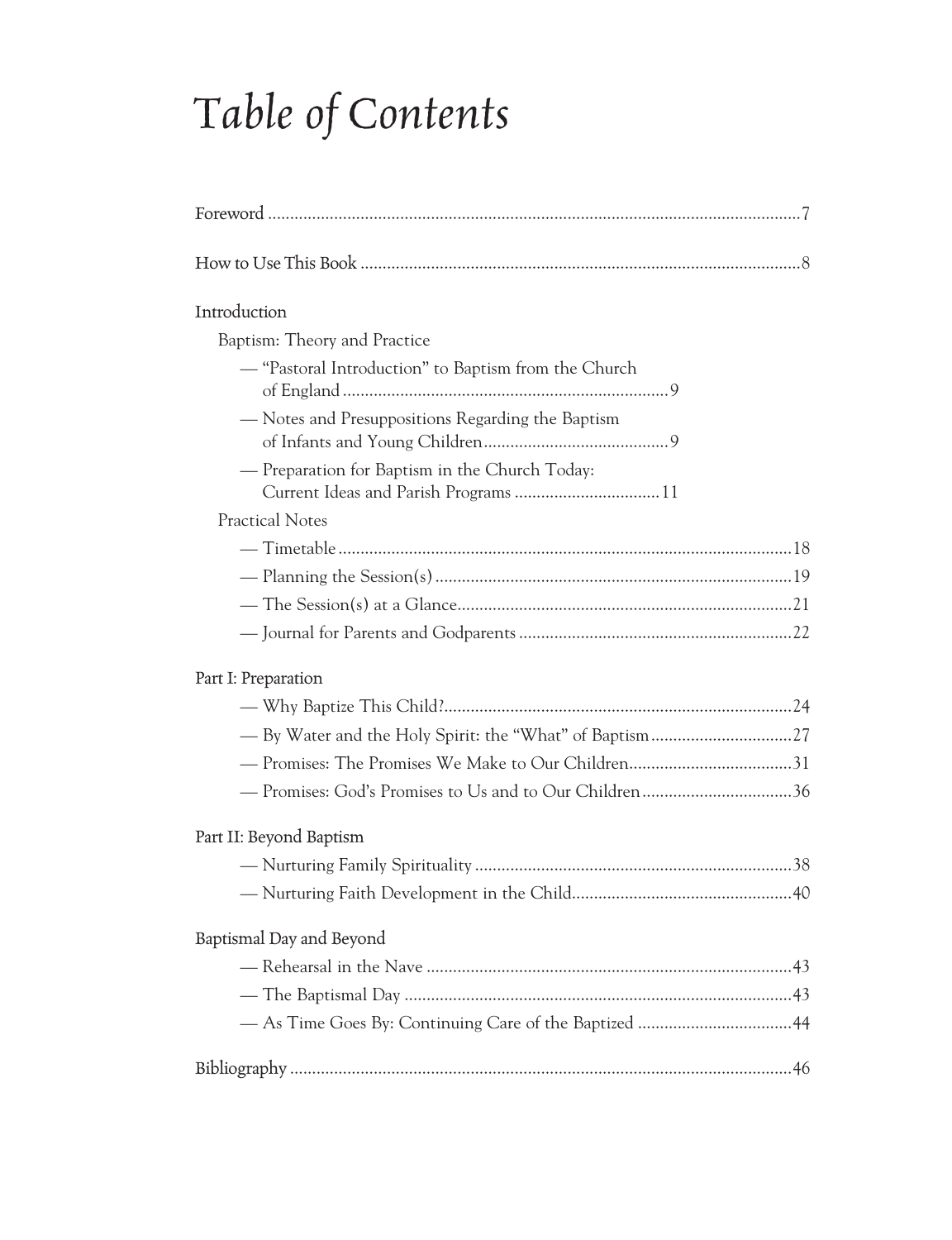

# PART I: PREPARATION *Why Baptize This Child?*

## GATHER

As people arrive for the preparatory session, greet them warmly, and if it is a group session, ask them to make out name tags—even for the baby. Deciding where to put the name tag (on the baby, on a blanket, on the carrier) can end up being an ice-breaker. A name tag is also a good way to help remember the baby's name, and godparents are often friends or family members from away, so even a small group will likely contain strangers. Be sure that you, too, wear a name tag.

Once everyone has arrived and is settled, light any candles you have, and open with prayer:

*O God, you have taught us through your blessed Son that whoever receives a little child in the name of Christ receives Christ himself: We give you thanks for the blessing you have bestowed upon this family (these families) in giving them a child. Confirm their joy by a lively sense of your presence with them, and give them calm strength and patient wisdom as they seek to bring this child to love all that is true and noble, just and pure, lovable and gracious, excellent and admirable, following the example of our Lord and Savior, Jesus Christ.* Amen.

### **ACTIVITIES**

#### *Why Baptize?*

Pass out an index card to each participant. In their journals, parents and godparents have already confronted the basic question of "why baptize this child" in two different entries:

*You hold this journal in your hands because you have begun the process of preparing for your child's or godchild's baptism. You have said "yes" to the promptings of your own heart and/ or to the encouragement of friends or relatives. Baptism used to be a societal norm, something that was automatically "done" to a child. In the early years of this new millennium, however, saying yes to baptism is a different, deeper choice.*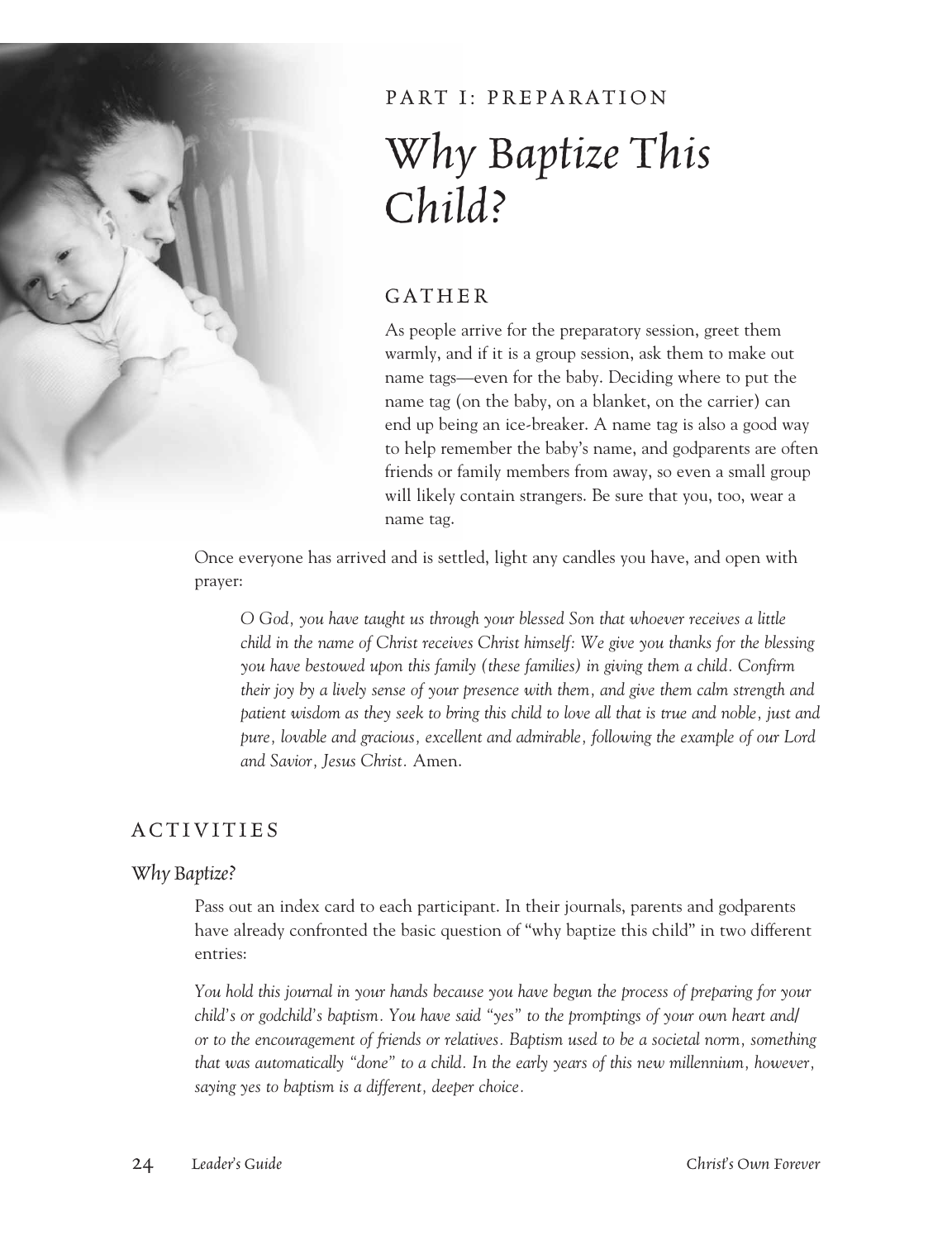*Spend some time pondering what led you to seek Holy Baptism for your child, or, if you are to be a godparent, what led you to accept that role.*

*Priest and professor John Westerhoff writes that, "It is God who is the prior actor*  in Baptism, an action to which we can only respond." In other words, according to *Westerhoff, no matter what other reasons you might name, one reason that you have engaged in this preparatory process is that God invited you and, on behalf of the child, you said yes. With that thought in mind, what stands out as specific moments or significant events in which you sensed God's presence or God's action in your life, moving you toward this place in your journey, this choice for your child or godchild?*

Since they have already thought and written about what has led them to seek baptism for this child, ask them to copy or paraphrase their answers onto the index cards. Collect and shuffle the cards, then either write their responses on newsprint or a blackboard, or simply read the responses aloud. See if they are able to identify who gave the other answers, and allow them time to talk about their own.

With a single family, this can be done simply through conversation about what they wrote, but if godparents are there, too, you might consider using the cards. Index cards are small and non-threatening and very useful in initiating discussion.

#### *What Does Baptism Mean to You?*

If you have time, once you have elicited responses and allowed conversation around those responses, ask the parents and godparents about their own experiences of baptism, using questions Presiding Bishop Frank Griswold suggested in "The Journey of Growing up into Christ:"

How old were you when you were baptized?

What were the circumstances?

How are you, with the Spirit's help, able to discern ways that Christ has been formed in you since your baptism?